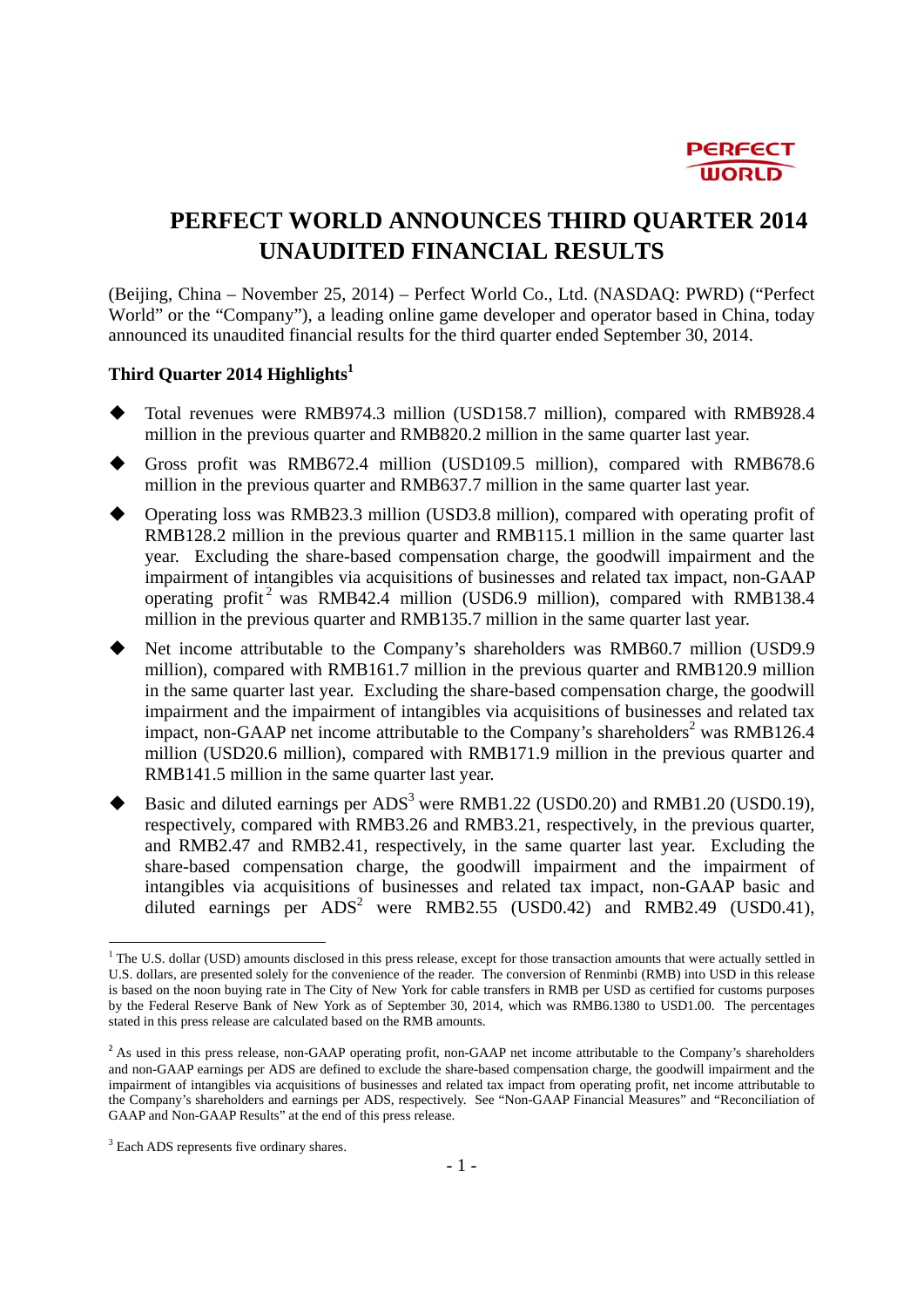

respectively, compared with RMB3.47 and RMB3.41, respectively, in the previous quarter, and RMB2.89 and RMB2.82, respectively, in the same quarter last year.

Mr. Robert Xiao, CEO of Perfect World commented, "We are pleased to announce our third quarter results. Total revenues rose by 5% quarter-over-quarter, which came in line with our expectations. The sequential revenue growth was mainly attributed to our newly launched mobile games 'CrossGate Mobile' and 'Forsaken World.' 'DOTA2,' a world-class title for which we have obtained exclusive rights to operate in mainland China, also continued to perform well."

"During the third quarter, we continued to expand our portfolio by launching new games and releasing expansion packs for our existing games. In addition to launching 'CrossGate Mobile' early in the quarter, we launched 'Legend of the Condor Heroes,' a 3D MMORPG based on one of Louis Cha's classic martial arts novels, and the mobile game 'Touch' toward the end of the quarter. We also launched the console version of 'Neverwinter' in mainland China through the Xbox One platform, and we are working on localizing a PC version of the game for China. Moreover, we have a variety of upcoming titles in our mobile game pipeline, such as 'Forever Mars,' 'Dawn after Dark,' 'Swordsman Mobile,' and 'Saint Seiya Mobile.' "

"Research and development continues to be our main competitive advantage. In order to further bolster our competitive edge in this area, we recently restructured our R&D teams to form five new subsidiaries. We believe this new structure will help better incentivize top talent, support game design flexibility, allow faster reaction to changing market trends, and boost game development productivity."

"During the quarter, we continued to make progress in launching our games in various markets through our overseas partners and subsidiaries. At the same time, we face fierce competition in the global market. In view of U.S. subsidiary's recent performance and near-term business outlook that are below our expectations, we recognized acquisition-related impairments in this quarter. However, we are still confident in the long-term prospects of our U.S. subsidiary given its strong R&D and operational capabilities as well as promising pipeline. With our extensive overseas network that covers more than 100 countries and regions around the world, we remain committed to further expanding our overseas penetration and bolstering our global presence."

"We are constantly on the lookout to identify new market trends as we endeavor to position ourselves to capture growth opportunities in the global market. We believe our strategies will bring long term value to our shareholders as we seek to create captivating entertainment experiences for gamers worldwide."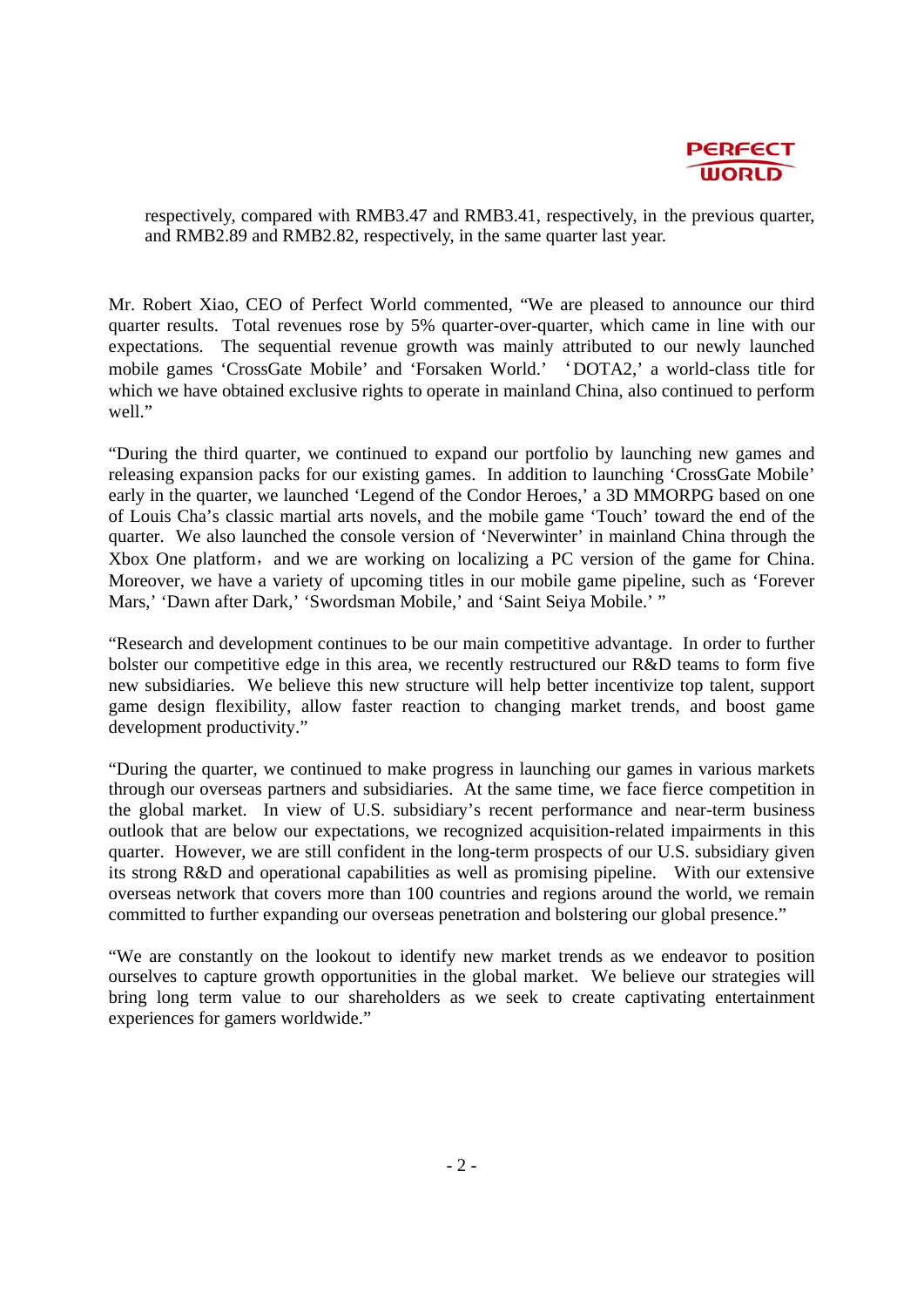

## **Third Quarter 2014 Financial Results**

#### *Total Revenues*

Total revenues were RMB974.3 million (USD158.7 million), compared with RMB928.4 million in the previous quarter and RMB820.2 million in the same quarter last year.

Online game operation revenues, which include both domestic and overseas online game operations, were RMB919.5 million (USD149.8 million), compared with RMB861.1 million in the previous quarter and RMB750.2 million in the same quarter last year. The increase from the previous quarter was mainly due to the strong performance of the Company's mobile games, such as the newly launched "CrossGate Mobile" and "Forsaken World."

The aggregate average concurrent users (ACU) for PC games under operation in mainland China was approximately 623,000, compared with 661,000 in the previous quarter and 778,000 in the same quarter last year.

Licensing revenues were RMB38.6 million (USD6.3 million), compared with RMB48.9 million in the previous quarter and RMB39.1 million in the same quarter last year. The decrease from the previous quarter was mainly because the Company had fewer major new game launches through its partners in overseas markets in 3Q14.

Other revenues were RMB16.2 million (USD2.6 million), compared with RMB18.3 million in the previous quarter and RMB30.9 million in the same quarter last year.

## *Cost of Revenues*

Cost of revenues was RMB301.9 million (USD49.2 million), compared with RMB249.8 million in the previous quarter and RMB182.5 million in the same quarter last year. The increase from the previous quarter was mainly due to an increase in revenue sharing, particularly with mobile game distribution channels as a result of the strong performance of the Company's mobile games in 3Q14.

## *Gross Profit and Gross Margin*

Gross profit was RMB672.4 million (USD109.5 million), compared with RMB678.6 million in the previous quarter and RMB637.7 million in the same quarter last year. Gross margin was 69.0%, compared with 73.1% in the previous quarter and 77.8% in the same quarter last year.

## *Operating Expenses*

Operating expenses were RMB695.7 million (USD113.3 million), compared with RMB550.3 million in the previous quarter and RMB522.6 million in the same quarter last year. The increase in operating expenses from the previous quarter was mainly due to an increase in sales and marketing expenses, the goodwill impairment and the impairment of intangibles via acquisitions associated with the Company's U.S. subsidiary, as well as higher R&D expenses in 3Q14.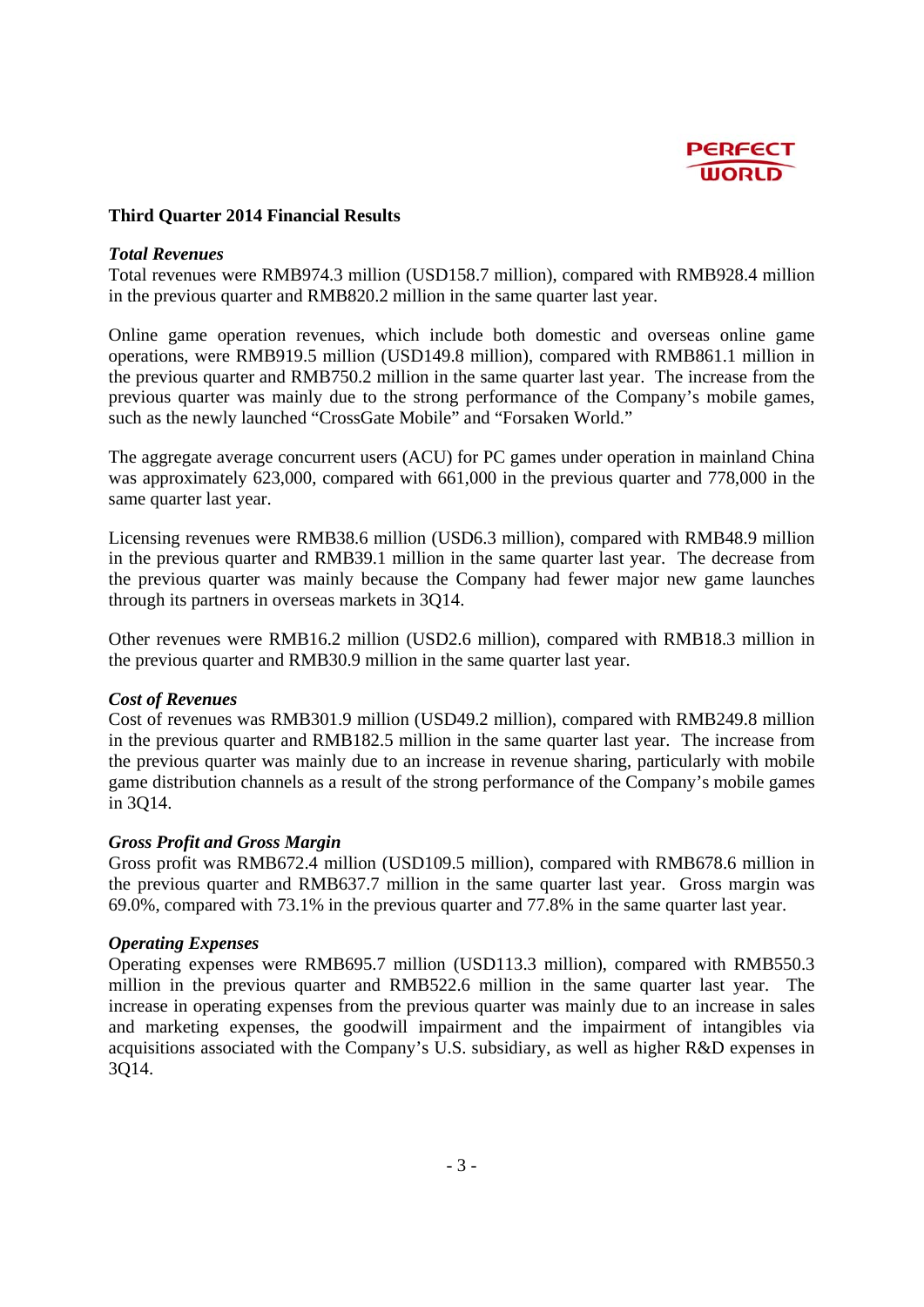

R&D expenses were RMB280.8 million (USD45.7 million), compared with RMB259.8 million in the previous quarter and RMB236.0 million in the same quarter last year. The increase from the previous quarter was primarily due to an increase in staff cost.

Sales and marketing expenses were RMB267.1 million (USD43.5 million), compared with RMB197.8 million in the previous quarter and RMB210.2 million in the same quarter last year. The increase from the previous quarter was primarily due to an increase in advertising and promotional expenses associated with several recently-launched new games.

General and administrative expenses were RMB117.3 million (USD19.1 million), compared with RMB92.8 million in the previous quarter and RMB76.4 million in the same quarter last year. The increase from the previous quarter was mainly due to the impairment of intangibles via acquisitions associated with the Company's U.S. subsidiary.

Goodwill impairment was RMB30.5 million (USD5.0 million), as compared with Nil in the previous quarter and Nil in the same quarter last year. The increase was primarily due to the goodwill impairment associated with the Company's U.S. subsidiary.

## *Operating Loss/Profit*

Operating loss was RMB23.3 million (USD3.8 million), compared with operating profit of RMB128.2 million in the previous quarter and RMB115.1 million in the same quarter last year. Excluding the share-based compensation charge, the goodwill impairment and the impairment of intangibles via acquisitions of businesses and related tax impact, non-GAAP operating profit was RMB42.4 million (USD6.9 million), compared with RMB138.4 million in the previous quarter and RMB135.7 million in the same quarter last year.

## *Total Other Income*

Total other income was RMB100.7 million (USD16.4 million), compared with RMB42.1 million in the previous quarter and RMB26.6 million in the same quarter last year. The increase from the previous quarter was largely due to an investment gain, including the gain of approximately RMB28.5 million from the sale of 30,326,005 class A ordinary shares of Shanda Games Limited, and a foreign exchange gain recognized in 3Q14.

## *Income Tax Expense*

Income tax expense was RMB29.1 million (USD4.7 million), compared with RMB10.5 million in the previous quarter and RMB14.1 million in the same quarter last year. The increase from the previous quarter was primarily because some of the Company's controlled entities that are subject to higher tax rates earned more pre-tax profit than the previous quarter.

## *Net Income Attributable to the Company's Shareholders*

Net income attributable to the Company's shareholders was RMB60.7 million (USD9.9 million), compared with RMB161.7 million in the previous quarter and RMB120.9 million in the same quarter last year. Excluding the share-based compensation charge, the goodwill impairment and the impairment of intangibles via acquisitions of businesses and related tax impact, non-GAAP net income attributable to the Company's shareholders was RMB126.4 million (USD20.6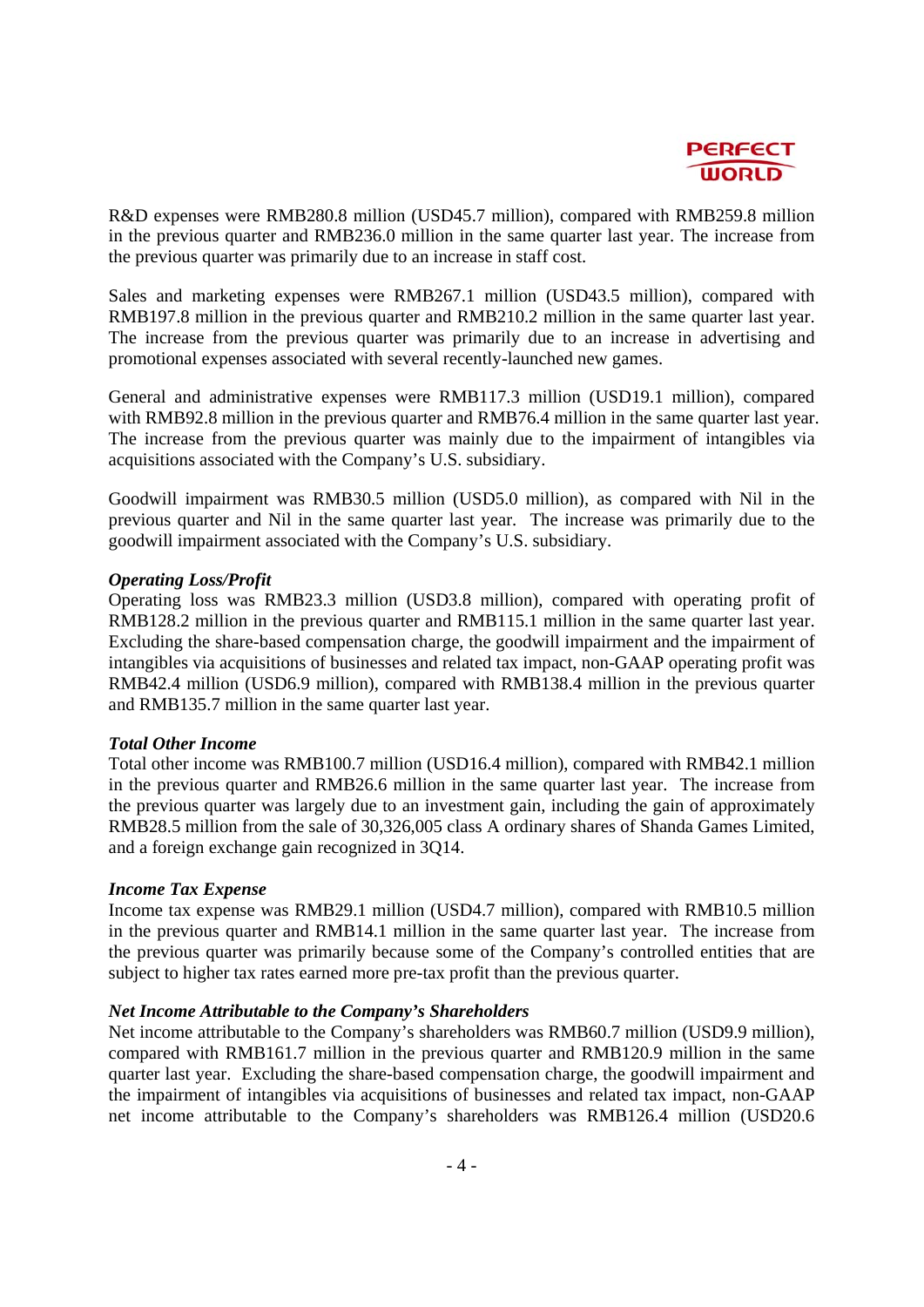

million), compared with RMB171.9 million in the previous quarter and RMB141.5 million in the same quarter last year.

Basic and diluted earnings per ADS were RMB1.22 (USD0.20) and RMB1.20 (USD0.19), respectively, compared with RMB3.26 and RMB3.21, respectively, in the previous quarter, and RMB2.47 and RMB2.41, respectively, in the same quarter last year. Excluding the share-based compensation charge, the goodwill impairment and the impairment of intangibles via acquisitions of businesses and related tax impact, non-GAAP basic and diluted earnings per ADS were RMB2.55 (USD0.42) and RMB2.49 (USD0.41), respectively, compared with RMB3.47 and RMB3.41, respectively, in the previous quarter, and RMB2.89 and RMB2.82, respectively, in the same quarter last year.

## *Cash and Cash Equivalents*

As of September 30, 2014, the Company had RMB1,278.6 million (USD208.3 million) of cash and cash equivalents, compared with RMB883.6 million as of June 30, 2014. The increase was mainly due to the proceeds from the sale of 30,326,005 class A ordinary shares of Shanda Games Limited and the net cash inflow generated from the Company's online game operations. This was partially offset by the investments in certain short-term structured deposits.

## **Business Outlook**

Based on the Company's current operations, total revenues for the fourth quarter of 2014 are expected to be between RMB1,023 million and RMB1,072 million, representing an increase of 5% to 10% on a sequential basis. This takes into consideration the expected growth from the continued strength of the Company's mobile games.

## **Non-GAAP Financial Measures**

To supplement the financial measures prepared in accordance with generally accepted accounting principles in the United States, or GAAP, this press release presents non-GAAP operating profit, non-GAAP net income attributable to the Company's shareholders and non-GAAP earnings per ADS by excluding the share-based compensation charge, the goodwill impairment and the impairment of intangibles via acquisitions of businesses and related tax impact from operating profit, net income attributable to the Company's shareholders and earnings per ADS, respectively. The Company believes these non-GAAP financial measures are important to help investors understand the Company's operating and financial performance, compare business trends among different reporting periods on a consistent basis and assess the Company's core operating results, as they exclude certain expenses that are not expected to result in cash payments. The use of the above non-GAAP financial measures has certain limitations. Share-based compensation charge has been and will continue to be incurred and goodwill impairment and impairment of intangibles via acquisitions of businesses and related tax impact may recur in the future. They are not reflected in the presentation of the non-GAAP financial measures, but should be considered in the overall evaluation of the Company's results. None of the non-GAAP measures is a measure of net income attributable to the Company's shareholders, operating profit, operating performance or liquidity presented in accordance with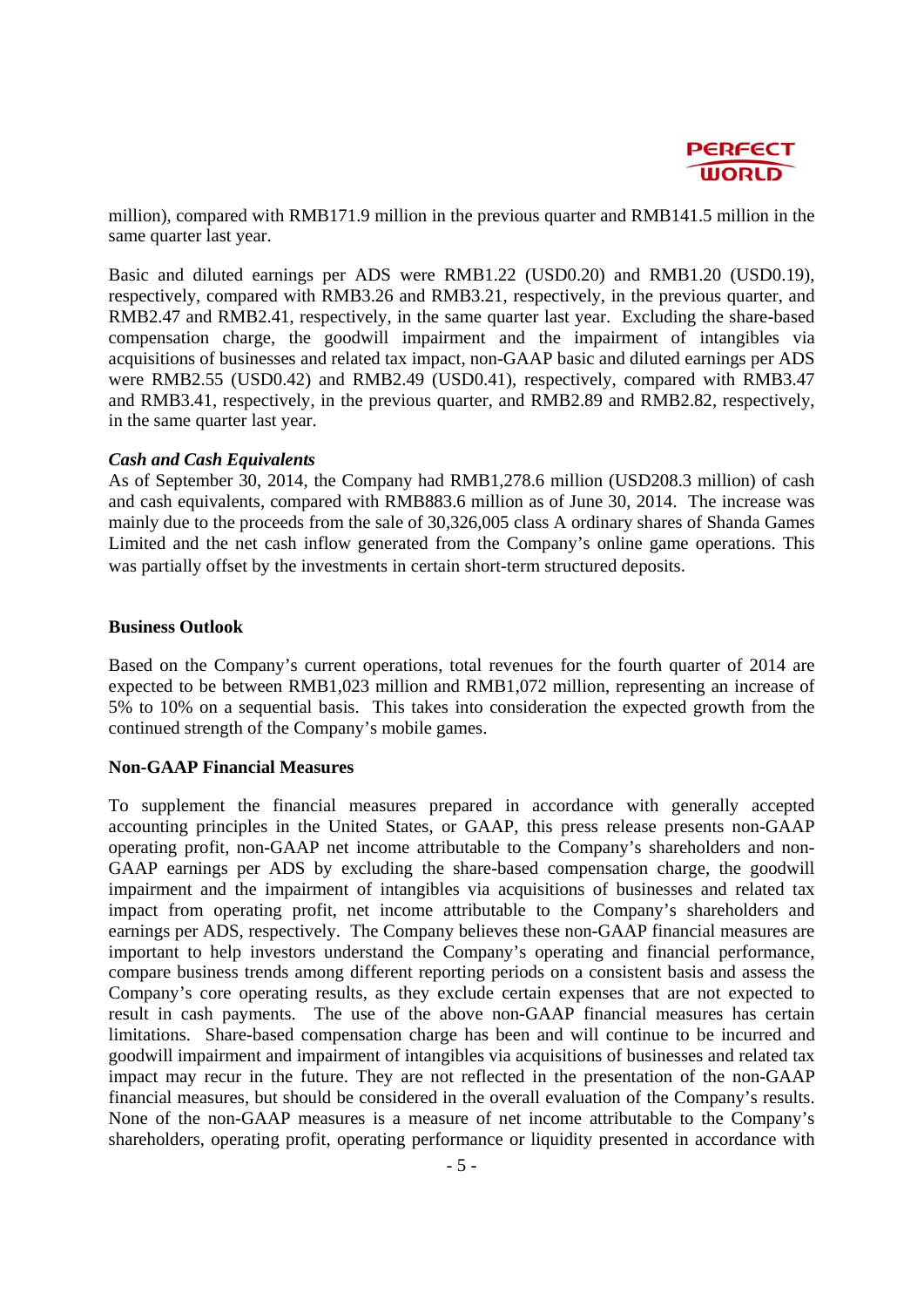

GAAP. The Company compensates for these limitations by providing the relevant disclosure of its share-based compensation charge, the goodwill impairment and the impairment of intangibles via acquisitions of businesses and related tax impact in the reconciliations to the most directly comparable GAAP financial measures, which should be considered when evaluating the Company's performance. These non-GAAP financial measures should be considered in addition to, but not a substitute for, or superior to, financial measures prepared in accordance with GAAP. Reconciliation of each of these non-GAAP financial measures to the most directly comparable GAAP financial measures is set forth at the end of this release.

## **Conference Call**

Perfect World will host a conference call and live webcast at 8:00pm Eastern Standard Time on Tuesday, November 25, 2014 (9:00am Beijing time on Wednesday, November 26, 2014).

Dial-in numbers for the live conference call are as follows:

| - U.S. Toll Free Number           | 1-800-742-9301    |
|-----------------------------------|-------------------|
| - International Dial-in Number    | $+61-2-8373-3610$ |
| - Mainland China Toll Free Number | 800-870-0210      |
| - Hong Kong Toll Free Number      | 80-090-6648       |
| - U.K. Toll Free Number           | 080-8234-1369     |
| Conference ID: PWRD               |                   |

A live and archived webcast of the conference call will be available on the Investor Relations section of Perfect World's website at http://www.pwrd.com.

A telephone replay of the call will be available beginning two hours after the conclusion of the conference call through 11:59pm Eastern Time, December 2, 2014.

Dial-in numbers for the replay are as follows:

| - U.S. Toll Free Number        | 1-855-452-5696    |
|--------------------------------|-------------------|
| - International Dial-in Number | $+61-2-8199-0299$ |
| Conference ID: 32595310        |                   |

## **About Perfect World Co., Ltd. (http://www.pwrd.com)**

Perfect World Co., Ltd. (NASDAQ: PWRD) is a leading online game developer and operator based in China. Perfect World primarily develops online games based on proprietary game engines and game development platforms. Perfect World's strong technology and creative game design capabilities, combined with extensive knowledge and experiences in the online game market, enable it to frequently and promptly introduce popular games designed to cater changing customer preferences and market trends. Perfect World's current portfolio of self-developed online games includes massively multiplayer online role playing games ("MMORPGs"):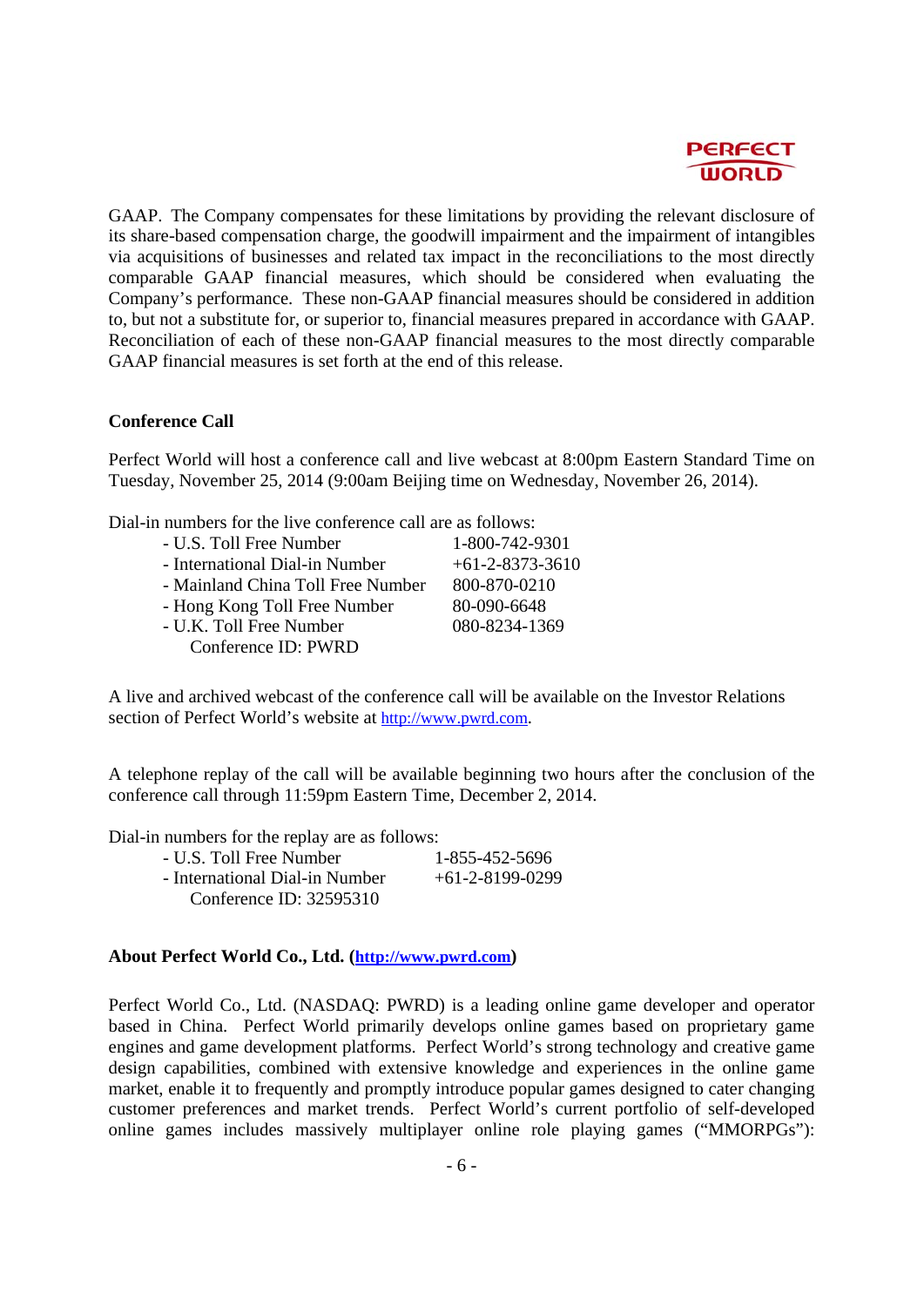

"Perfect World," "Legend of Martial Arts," "Perfect World II," "Zhu Xian," "Chi Bi," "Pocketpet Journey West," "Battle of the Immortals," "Fantasy Zhu Xian," "Forsaken World," "Empire of the Immortals," "Return of the Condor Heroes," "Saint Seiya Online," "Swordsman Online," "Holy King" and "Legend of the Condor Heroes;" an online casual game: "Hot Dance Party;" and a number of web games and mobile games. While a majority of the revenues are generated in China, Perfect World operates its games in North America, Europe, Japan, Korea and Southeast Asia through its own subsidiaries. Perfect World's games have also been licensed to leading game operators in a number of countries and regions in Asia, Latin America, and the Russian Federation and other Russian speaking territories. Perfect World intends to continue to explore new and innovative business models and is committed to maximizing shareholder value over time.

## **Safe Harbor Statements**

This press release contains forward-looking statements. These statements constitute forwardlooking statements under the U.S. Private Securities Litigation Reform Act of 1995. These forward-looking statements can be identified by terminology such as "will," "expects," "anticipates," "future," "intends," "plans," "believes," "confidence," "estimates" and similar statements. Among other things, the management's quotations and "Business Outlook" contain forward-looking statements. Such statements involve certain risks and uncertainties that could cause actual results to differ materially from those in the forward-looking statements. Potential risks and uncertainties include, but are not limited to, Perfect World's ability to develop and operate new games that are commercially successful, the growth of the online game market and the continuing market acceptance of its games and in-game items in China and elsewhere, its ability to protect intellectual property rights, its ability to respond to competitive pressure, its ability to maintain an effective system of internal control over financial reporting, changes of the regulatory environment in China, and economic slowdown in China and/or elsewhere. Further information regarding these and other risks is included in Perfect World's filings with the U.S. Securities and Exchange Commission, including its annual report on Form 20-F. All information provided in this press release and in the attachments is as of November 25, 2014, and Perfect World does not undertake any obligation to update any forward-looking statement as a result of new information, future events or otherwise, except as required under applicable law.

## **For further information, please contact**

Perfect World Co., Ltd. Vivien Wang – Vice President, Capital Market & Corporate Communications Tel: +86-10-5780-5700 Fax: +86-10-5780-5713 Email: ir@pwrd.com http://www.pwrd.com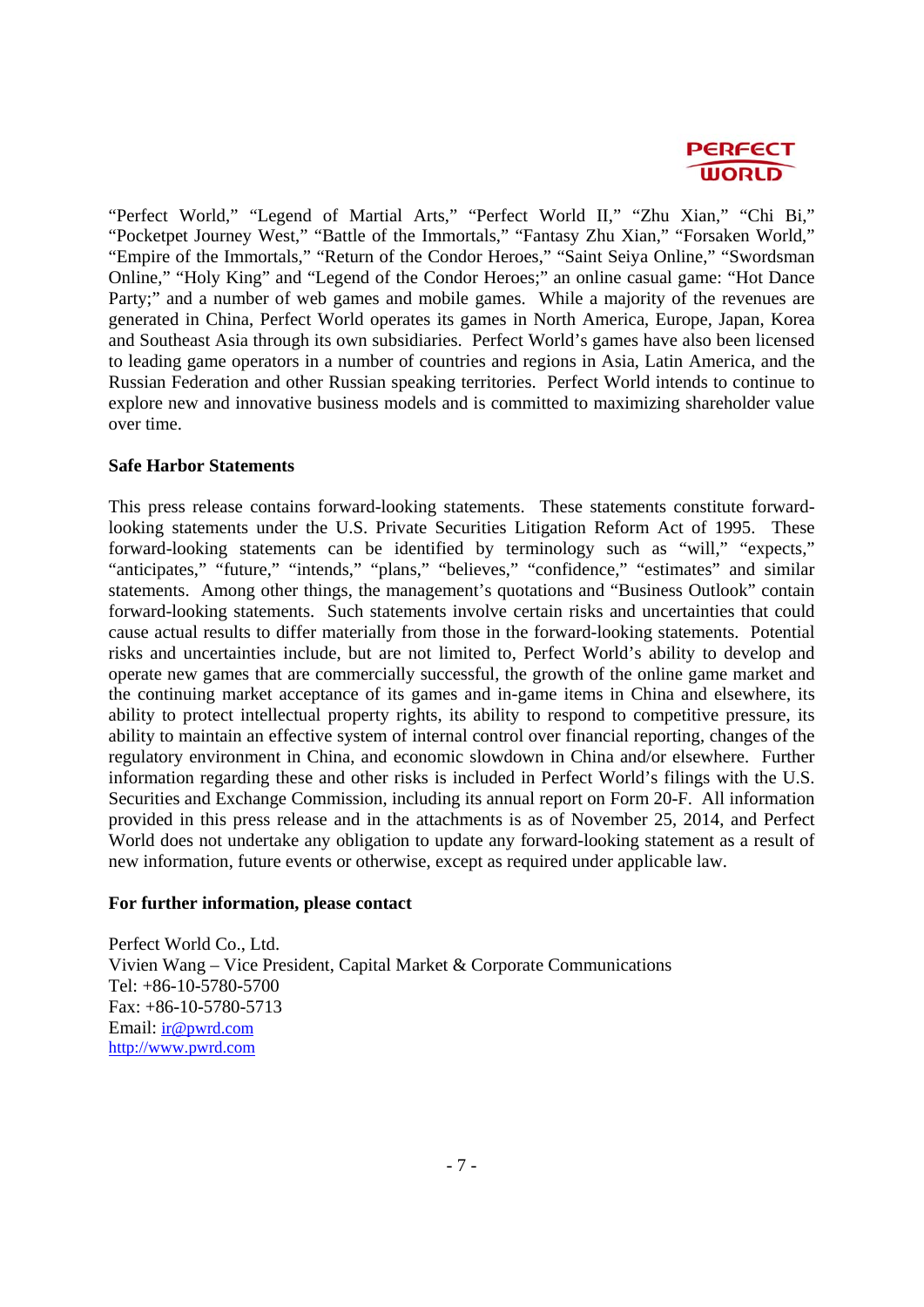

Christensen Investor Relations Patty Bruner Tel: +1-480-614-3036 Fax: +1-480-614-3033 Email: pbruner@christensenir.com

Jung Chang Tel: +852-2117-0861 Fax: +852-2117-0869 Email: jchang@christensenir.com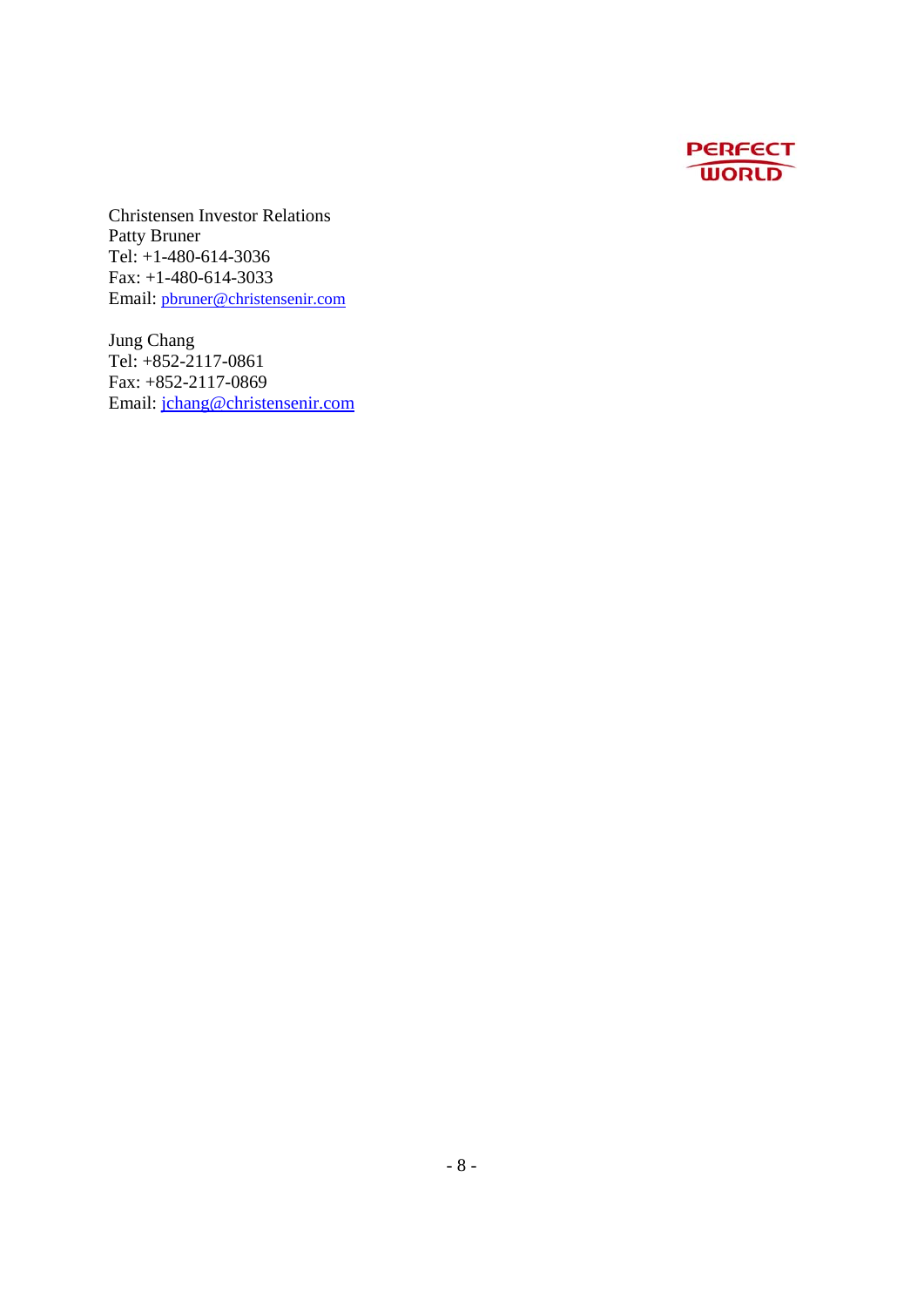#### **Perfect World Co., Ltd. Unaudited Condensed Consolidated Balance Sheets**

|                                                        | December 31,<br>2013        | September 30,<br>2014       | September 30,<br>2014   |
|--------------------------------------------------------|-----------------------------|-----------------------------|-------------------------|
|                                                        | <b>RMB</b>                  | <b>RMB</b>                  | <b>USD</b>              |
| <b>Assets</b>                                          |                             |                             |                         |
| <b>Current assets</b>                                  |                             |                             |                         |
| Cash and cash equivalents                              | 1,212,157,293               | 1,278,600,934               | 208,309,048             |
| Restricted cash and time deposits                      | 226,100,000                 | 785,145,000                 | 127,915,445             |
| Short-term investments                                 | 1,307,892,890               | 1,569,576,701               | 255,714,679             |
| Accounts receivable, net                               | 197,715,605                 | 294,503,511                 | 47,980,370<br>975,734   |
| Due from related parties                               | 3,393,089                   | 5,989,058                   |                         |
| Prepayment and other assets<br>Deferred tax assets     | 424,839,088                 | 348,764,736                 | 56,820,583<br>7,504,522 |
| <b>Total current assets</b>                            | 40,387,485<br>3,412,485,450 | 46,062,757<br>4,328,642,697 | 705,220,381             |
| Non current assets                                     |                             |                             |                         |
| Equity investments                                     | 470,018,715                 | 793,333,459                 | 129,249,505             |
| Time deposits                                          | 108,135,489                 | 55,652,873                  | 9,066,939               |
| Restricted time deposits                               | 7,597,873                   | 7,677,376                   | 1,250,794               |
| Property, equipment, and software, net                 | 1,353,740,512               | 1,327,284,045               | 216,240,477             |
| Construction in progress                               | 14,051,462                  | 8,236,645                   | 1,341,910               |
| Intangible assets, net                                 | 330,718,241                 | 304,812,000                 | 49,659,824              |
| Goodwill                                               | 511,270,880                 | 497,164,881                 | 80,997,863              |
| Prepayments and other assets                           | 86,177,977                  | 57,145,720                  | 9,310,153               |
| Deferred tax assets                                    | 50,830,484                  | 61,353,045                  | 9,995,609               |
| <b>Total assets</b>                                    | 6,345,027,083               | 7,441,302,741               | 1,212,333,455           |
|                                                        |                             |                             |                         |
| <b>Liabilities and Shareholders' Equity</b>            |                             |                             |                         |
| <b>Current liabilities</b>                             |                             |                             |                         |
| Accounts payable                                       | 95,908,036                  | 133,684,736                 | 21,779,855              |
| Short-term bank loans                                  | 213,391,500                 | 725,995,000                 | 118,278,755             |
| Advances from customers                                | 102,469,102                 | 67,657,859                  | 11,022,786              |
| Salary and welfare payable                             | 287,057,153                 | 337,014,816                 | 54,906,291              |
| Taxes payable                                          | 59,756,556                  | 91,867,024                  | 14,966,931              |
| Accrued expenses and other liabilities                 | 188,939,187                 | 262,196,985                 | 42,717,006              |
| Due to related parties                                 | 91,750                      | 19,583,570                  | 3,190,546               |
| Deferred revenues                                      | 742,171,227                 | 850,713,333                 | 138,597,806             |
| Deferred tax liabilities                               | 87,173,299                  | 99,093,040                  | 16,144,190              |
| Deferred government grants                             | 5,000,000                   | 175,020                     | 28,514                  |
| <b>Total current liabilities</b>                       | 1,781,957,810               | 2,587,981,383               | 421,632,680             |
| <b>Non current liabilities</b>                         |                             |                             |                         |
| Deferred revenues                                      | 38,655,431                  | 18,641,535                  | 3,037,070               |
| Deferred tax liabilities                               | 13,408,787                  | 19,800,923                  | 3,225,957               |
| Other long-term liabilities                            | 2,800,000                   | 2,164,660                   | 352,665                 |
| <b>Total liabilities</b>                               | 1,836,822,028               | 2,628,588,501               | 428,248,372             |
|                                                        |                             |                             |                         |
| <b>Shareholders' Equity</b>                            |                             |                             |                         |
| Ordinary shares (US\$0.0001 par value, 10,000,000,000  |                             |                             |                         |
| shares authorized, 29,671,195 Class A ordinary shares  |                             |                             |                         |
| issued and outstanding, 217,308,865 Class B ordinary   |                             |                             |                         |
| shares issued and outstanding as of December 31, 2013; |                             |                             |                         |
| 10,000,000,000 shares authorized, 29,671,195 Class A   |                             |                             |                         |
| ordinary shares issued and outstanding, 218,940,010    |                             |                             |                         |
| Class B ordinary shares issued and outstanding as of   |                             |                             |                         |
| September 30, 2014)                                    | 197,003                     | 198,006                     | 32,259                  |
| Additional paid-in capital                             | 452,966,738                 | 510,789,751                 | 83,217,620              |
| Statutory reserves                                     | 312,339,625                 | 312,339,625                 | 50,886,221              |
| Accumulated other comprehensive loss                   | (126, 536, 702)             | (147, 243, 658)             | (23,988,866)            |
| Retained earnings                                      | 3,832,064,435               | 4,109,236,964               | 669,474,905             |
| <b>Total Perfect World Shareholders' Equity</b>        | 4,471,031,099               | 4,785,320,688               | 779,622,139             |
| Non-controlling interests                              | 37,173,956                  | 27,393,552                  | 4,462,944               |
| <b>Total Shareholders' Equity</b>                      | 4,508,205,055               | 4,812,714,240               | 784,085,083             |
| <b>Total Liabilities and Shareholders' Equity</b>      | 6,345,027,083               | 7,441,302,741               | 1,212,333,455           |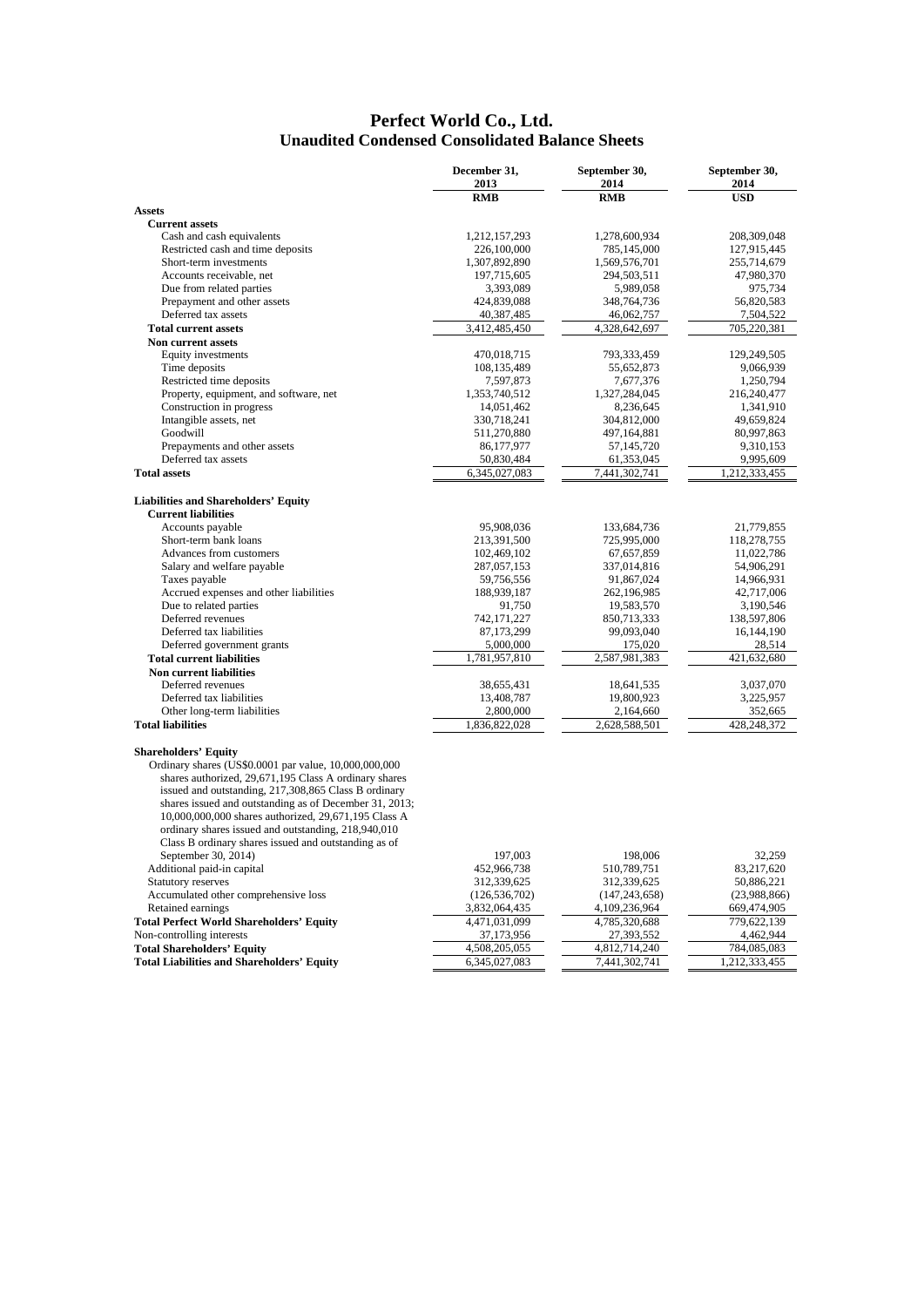#### **Perfect World Co., Ltd. Unaudited Condensed Consolidated Statements of Operations**

|                                                                       | <b>Three months ended</b> |                         |                                 |                                |
|-----------------------------------------------------------------------|---------------------------|-------------------------|---------------------------------|--------------------------------|
|                                                                       | September 30,<br>2013     | <b>June 30,</b><br>2014 | September 30,<br>2014           | September 30,<br>2014          |
|                                                                       | <b>RMB</b>                | <b>RMB</b>              | <b>RMB</b>                      | <b>USD</b>                     |
| <b>Revenues</b><br>Online game operation revenues                     | 750,200,986               | 861,126,055             | 919,467,704                     | 149,799,235                    |
| Licensing revenues                                                    | 39,078,354                | 48,942,956              | 38,625,706                      | 6,292,881                      |
| Other revenues                                                        | 30,888,624                | 18,299,616              | 16,203,813                      | 2,639,917                      |
| <b>Total Revenues</b>                                                 | 820,167,964               | 928,368,627             | 974,297,223                     | 158,732,033                    |
| <b>Cost of revenues</b>                                               | (182, 455, 810)           | (249, 794, 628)         | (301, 887, 545)                 | (49, 183, 373)                 |
| <b>Gross profit</b>                                                   | 637,712,154               | 678,573,999             | 672,409,678                     | 109,548,660                    |
| <b>Operating expenses</b>                                             |                           |                         |                                 |                                |
| Research and development expenses                                     | (236,006,148)             | (259,760,355)           | (280, 756, 233)                 | (45,740,670)                   |
| Sales and marketing expenses                                          | (210, 212, 860)           | (197, 778, 058)         | (267, 130, 237)                 | (43,520,729)                   |
| General and administrative expenses<br>Goodwill impairment            | (76, 378, 447)            | (92, 804, 546)          | (117,300,930)                   | (19,110,611)                   |
| Total operating expenses                                              | (522.597.455)             | (550, 342, 959)         | (30,527,759)<br>(695, 715, 159) | (4,973,568)<br>(113, 345, 578) |
| Operating profit / (loss)                                             | 115,114,699               | 128,231,040             | (23, 305, 481)                  | (3,796,918)                    |
| Other income / (expenses)                                             |                           |                         |                                 |                                |
| Share of (loss) / income from equity investments                      | (4, 551, 283)             | (2,667,074)             | 36,246,603                      | 5,905,279                      |
| Interest income                                                       | 22,253,330                | 27,625,821              | 27,578,169                      | 4,493,022                      |
| Interest expense                                                      | (1,029,198)               | (3,706,848)             | (4,745,531)                     | (773, 140)                     |
| Others, net                                                           | 9,976,845                 | 20,874,918              | 41,572,126                      | 6,772,911                      |
| Total other income                                                    | 26,649,694                | 42,126,817              | 100,651,367                     | 16,398,072                     |
| Profit before tax                                                     | 141,764,393               | 170,357,857             | 77,345,886                      | 12,601,154                     |
| Income tax expense                                                    | (14, 108, 543)            | (10, 486, 818)          | (29,074,089)                    | (4,736,737)                    |
| Income from continuing operations, net of tax                         | 127,655,850               | 159,871,039             | 48,271,797                      | 7,864,417                      |
| Loss from discontinued operations, net of tax                         | (4,702,751)               |                         |                                 |                                |
| <b>Net Income</b>                                                     | 122,953,099               | 159,871,039             | 48,271,797                      | 7,864,417                      |
| Net (income) / loss attributable to the non-controlling interests     | (2,038,077)               | 1,831,862               | 12,424,789                      | 2,024,241                      |
| Net income attributable to the Company's shareholders                 | 120,915,022               | 161,702,901             | 60,696,586                      | 9,888,658                      |
|                                                                       |                           |                         |                                 |                                |
| Net earnings per ordinary share, basic                                |                           |                         |                                 |                                |
| Continuing operations                                                 | 0.51                      | 0.65                    | 0.24                            | 0.04                           |
| Discontinued operations                                               | (0.02)<br>0.49            | 0.65                    | 0.24                            | 0.04                           |
| Total earnings per ordinary share, basic                              |                           |                         |                                 |                                |
|                                                                       |                           |                         |                                 |                                |
| Net earnings per ordinary share, diluted<br>Continuing operations     | 0.50                      | 0.64                    | 0.24                            | 0.04                           |
| Discontinued operations                                               | (0.02)                    |                         |                                 |                                |
| Total earnings per ordinary share, diluted                            | 0.48                      | 0.64                    | 0.24                            | 0.04                           |
|                                                                       |                           |                         |                                 |                                |
| Net earnings per ADS, basic                                           |                           |                         |                                 |                                |
| Continuing operations                                                 | 2.57                      | 3.26                    | 1.22                            | 0.20                           |
| Discontinued operations                                               | (0.10)                    |                         |                                 |                                |
| Total earnings per ADS, basic                                         | 2.47                      | 3.26                    | 1.22                            | 0.20                           |
|                                                                       |                           |                         |                                 |                                |
| Net earnings per ADS, diluted                                         |                           |                         |                                 |                                |
| Continuing operations                                                 | 2.50                      | 3.21                    | 1.20                            | 0.19                           |
| Discontinued operations                                               | (0.09)                    |                         |                                 |                                |
| Total earnings per ADS, diluted                                       | 2.41                      | 3.21                    | 1.20                            | 0.19                           |
|                                                                       |                           |                         |                                 |                                |
| Shares used in calculating basic net earnings per ordinary            |                           |                         |                                 |                                |
| share                                                                 | 244,382,546               | 247,753,275             | 248, 194, 498                   | 248, 194, 498                  |
| Shares used in calculating diluted net earnings per ordinary<br>share |                           |                         |                                 | 253,798,761                    |
|                                                                       | 251,156,777               | 252,119,378             | 253,798,761                     |                                |
| Amount attributable to the Company's shareholders:                    |                           |                         |                                 |                                |
| Income from continuing operations, net of tax                         | 125,617,773               | 161,702,901             | 60,696,586                      | 9,888,658                      |
| Loss from discontinued operations, net of tax                         | (4,702,751)               |                         |                                 |                                |
| Net income                                                            | 120,915,022               | 161,702,901             | 60,696,586                      | 9,888,658                      |
|                                                                       |                           |                         |                                 |                                |
| Total share-based compensation cost included in:                      |                           |                         |                                 |                                |
| Cost of revenues                                                      | (836, 815)                | (245,065)               | (244, 629)                      | (39, 855)                      |
| Research and development expenses                                     | (9, 289, 947)             | (3,455,256)             | (3,435,598)                     | (559, 726)                     |
| Sales and marketing expenses                                          | (3,270,968)               | (1,810,495)             | (1,778,802)                     | (289, 802)                     |
| General and administrative expenses                                   | (7,167,748)               | (4,665,292)             | (4,674,896)                     | (761, 632)                     |